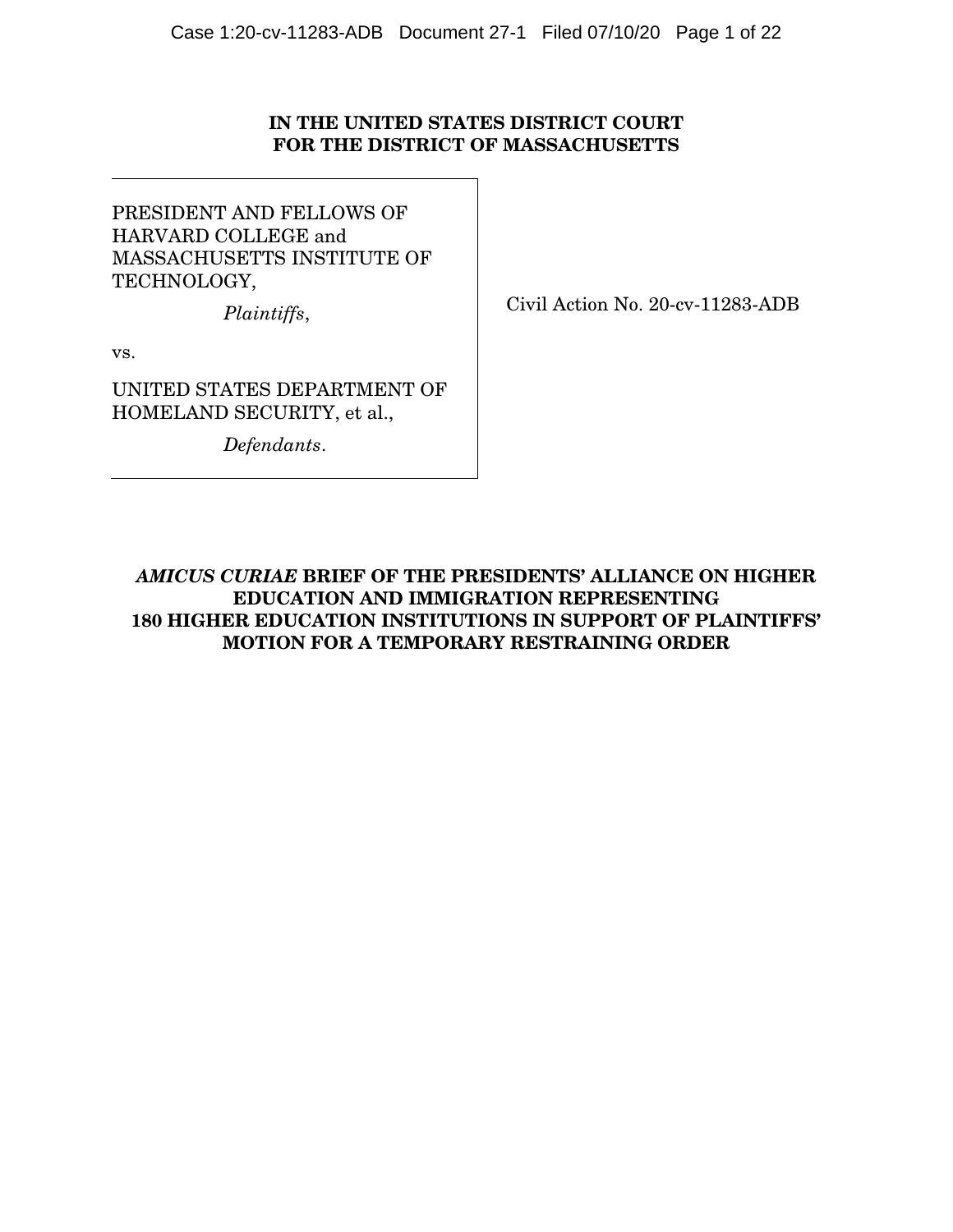# TABLE OF CONTENTS

| Ι. |                                                                          | Higher education institutions relied heavily on the government's<br>flexibility in planning for the 2020 academic year in light of COVID-19.  3 |  |  |
|----|--------------------------------------------------------------------------|-------------------------------------------------------------------------------------------------------------------------------------------------|--|--|
|    | Α.                                                                       | Higher education institutions invested substantial resources in<br>planning their response to COVID-19 in reliance on the                       |  |  |
|    | B.                                                                       | Higher education institutions relied on the continuing                                                                                          |  |  |
|    | $\rm C$ .                                                                | Higher education institutions relied on continued ability to                                                                                    |  |  |
| П. |                                                                          | International students relied heavily on their institutions' planning for                                                                       |  |  |
|    | III. ICE's guidance ignores the substantial reliance interests of higher |                                                                                                                                                 |  |  |
| 15 |                                                                          |                                                                                                                                                 |  |  |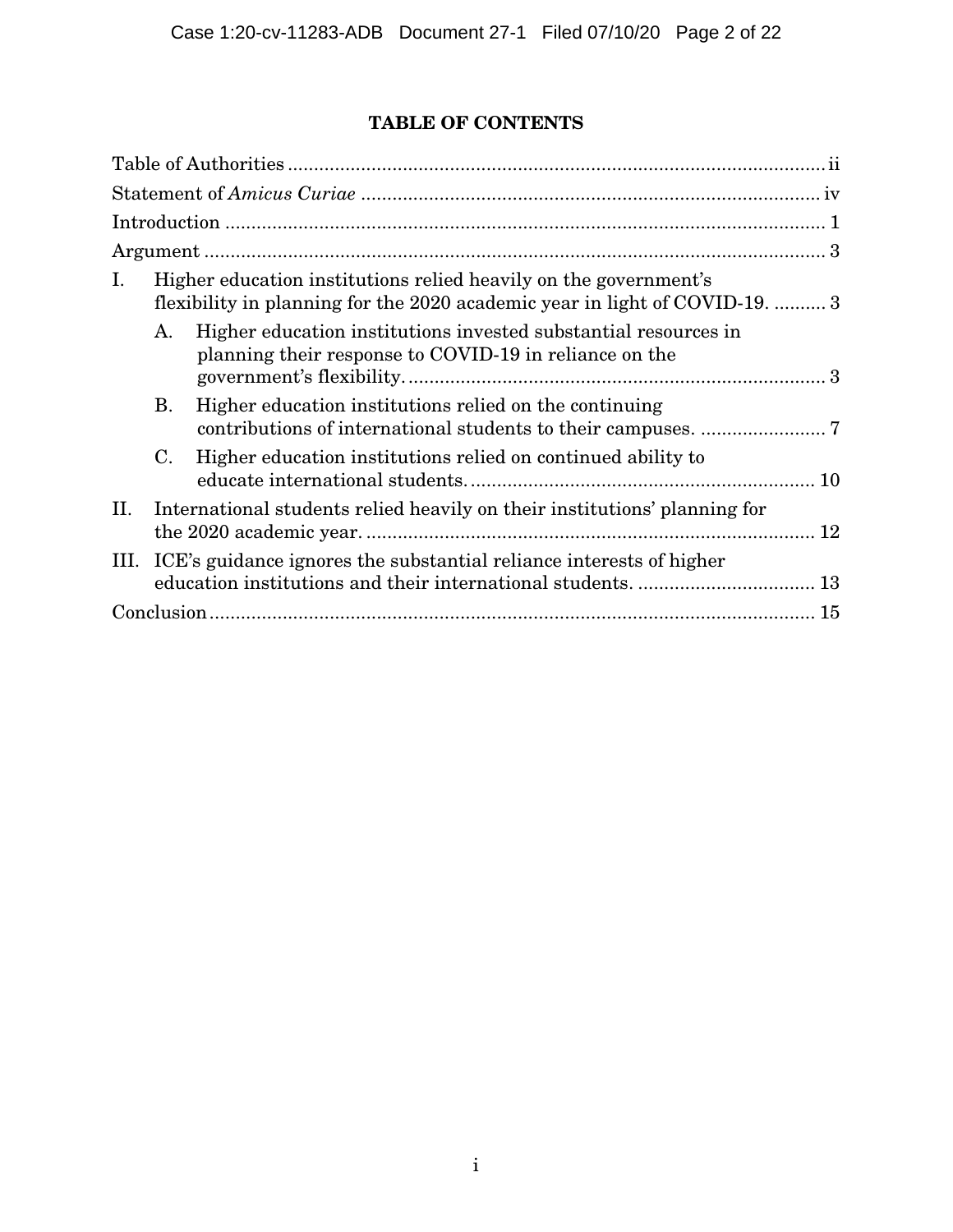# TABLE OF AUTHORITIES

# **Cases**

| Dep't of Commerce v. New York,                                                                                                          |  |
|-----------------------------------------------------------------------------------------------------------------------------------------|--|
| Dep't of Homeland Sec. v. Regents of the Univ. of California,                                                                           |  |
| Encino Motorcars, LLC v. Navarro,                                                                                                       |  |
| FCC v. Fox Television Stations,                                                                                                         |  |
| Fisher v. Univ. of Tex. at Austin,                                                                                                      |  |
| Grutter v. Bollinger,                                                                                                                   |  |
| Motor Vehicle Mfrs. Ass'n of U.S., Inc. v. State Farm Mut. Auto. Ins.<br>Co.,                                                           |  |
| <b>Other Authorities</b>                                                                                                                |  |
| Andrea Adelson, Abrupt Shutdown Leaves NCAA's International<br>Student-Athletes with Limited Choices, ESPN (Apr. 10, 2020),             |  |
| Declaring a National Emergency Concerning the Novel Coronavirus<br>Disease (COVID-19) Outbreak, Proclamation 9994, 85 Fed. Reg.         |  |
| General Order 20-2, <i>In re: Coronavirus Public Emergency</i> (D. Mass.                                                                |  |
| Here's a List of Colleges' Plans for Reopening in the Fall, The Chronicle<br>of Higher Education (Apr. 23, 2020, updated July 9, 2020), |  |
| Jodi Sanger & Julie Baer, Fall 2019 International Student Enrollment<br>Snapshot Survey, Institute for International Education 6 (Nov.  |  |
| Letter from President Will Dudley to W&L Students, Faculty and<br>Staff, Washington & Lee University (July 9, 2020),                    |  |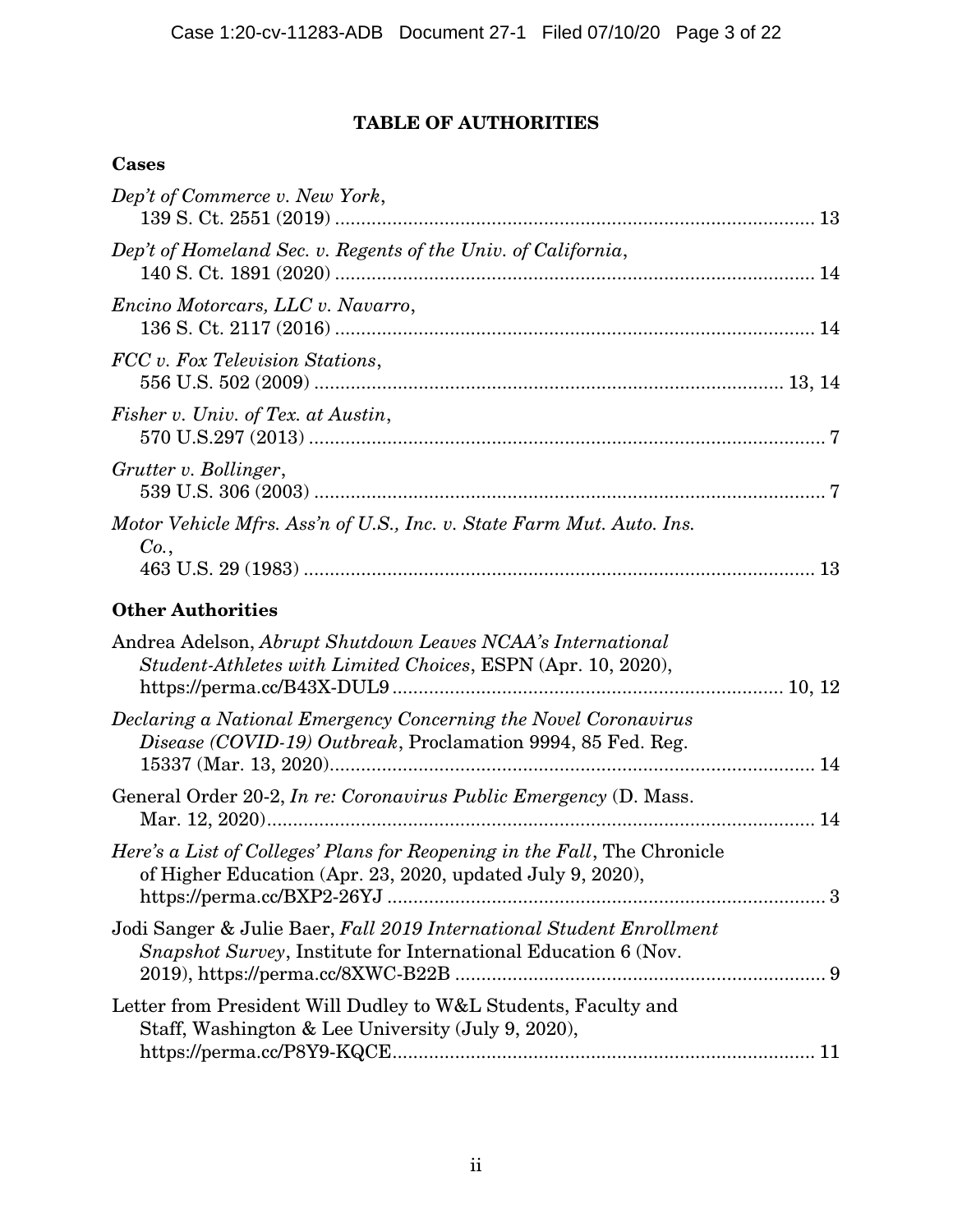# Other Authorities—continued

| Marvin Krislov, Why International Students Are Good for Colleges,<br>Universities and America, Forbes (Mar. 22, 2019),                                                         |  |
|--------------------------------------------------------------------------------------------------------------------------------------------------------------------------------|--|
| Max Larkin, "I Couldn't Believe My Eyes": International Students<br>Blindsided by ICE Rule Change, NPR (July 8, 2020),                                                         |  |
| Michael Elsen-Rooney, "Panic and Chaos": NYC International<br>Students, Colleges React to new ICE Rule on Remote Learning, New                                                 |  |
| Miriam Jordan, et al., Trump Visa Rules Seen as Way to Pressure<br>Colleges on Reopening, New York Times (July 7, 2020)  9, 12, 13                                             |  |
| NAFSA, Losing Talent 2020: An Economic and Foreign Policy Risk<br>America Can't Ignore (Mar. 2020), https://perma.cc/Y4GH-7KQZ 8, 9                                            |  |
| NAFSA, Massachusetts Benefits from International Students (visited                                                                                                             |  |
| NAFSA, NAFSA International Student Economic Value Tool: National                                                                                                               |  |
| NAFSA, Restoring U.S. Competitiveness for International Students and                                                                                                           |  |
| Niall Hagerty, Where We Are Now: The Presence and Importance of<br>International Students to Universities in the United States, 4 J. of                                        |  |
| Presidents' Alliance on Higher Education and Immigration,<br>International Students Affected by ICE COVID-19 Guidance for Fall<br>2020 (July 10, 2020), https://bit.ly/3ehEJfo |  |
| Sammy Westfall, "Xenophobic Harassment": International Students<br>React to the US' New Visa Rule, Vice (July 8, 2020),                                                        |  |
| Shawn Hubler, Fearing a Second Wave, Cal State Will Keep Classes                                                                                                               |  |
| Will Feuer, U.S. Reports Record Single-Day Spike of 63,200 New Cases                                                                                                           |  |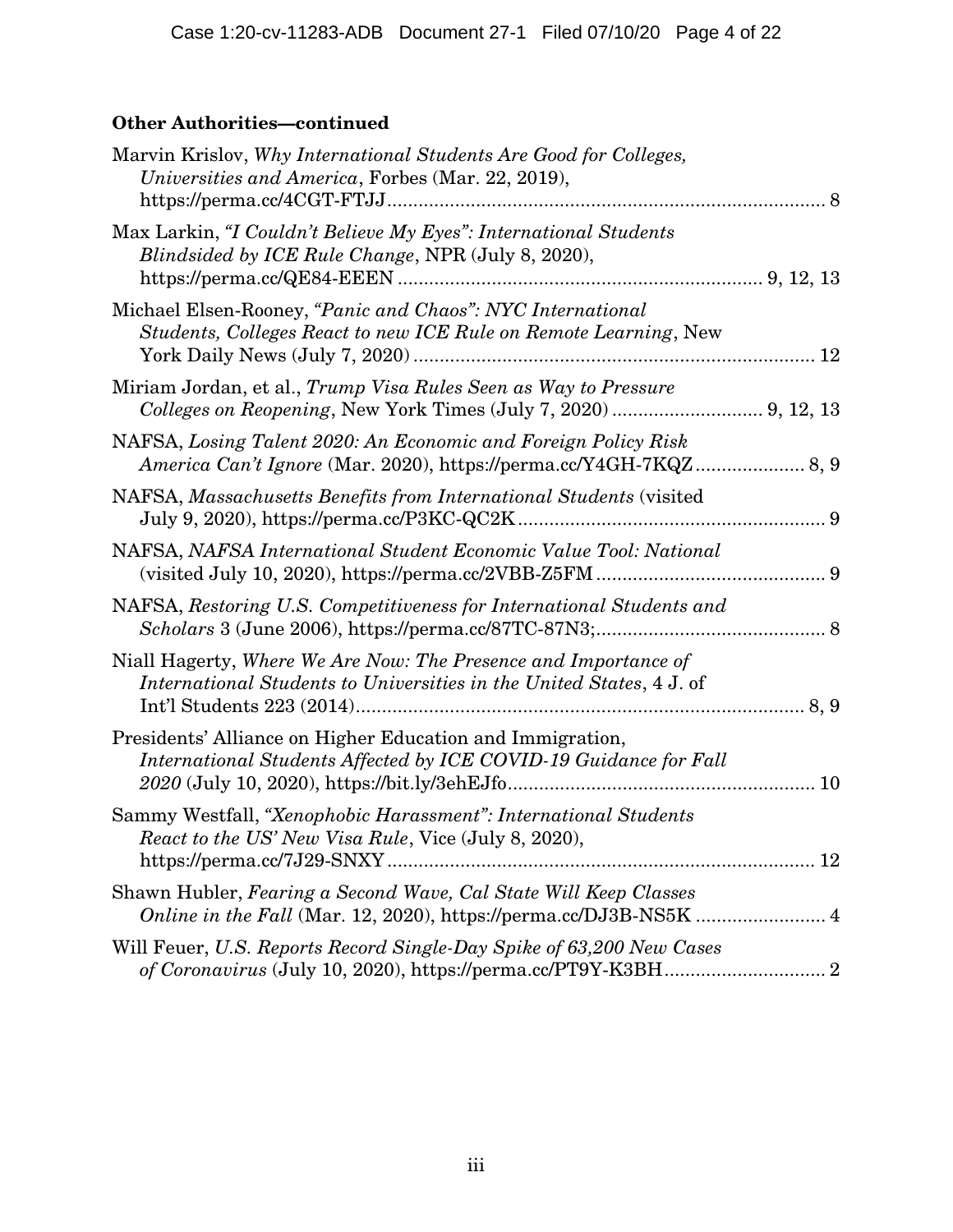# STATEMENT OF AMICUS CURIAE

The Presidents' Alliance on Higher Education and Immigration files this brief on behalf of 180 of its members deeply concerned with—and impacted by—Immigration and Customs Enforcement's (ICE) July 6 directive. These members specifically include:

- Adelphi University
- Adler University
- Agnes Scott College
- Arizona State University
- Augsburg University
- Augustana College
- Austin Community College District
- Bates College
- Beloit College
- Bennington College
- Bentley University
- Berkshire Community College
- Boston Architectural College
- Boston University
- Bowdoin College
- Bryn Mawr College
- Butler University
- Cal State Long Beach
- California Institute of Integral Studies
- California Institute of the Arts
- California Lutheran University
- California Polytechnic State University
- California State Polytechnic University Pomona
- California State University
- California State University Northridge
- California State University San Marcos
- California State University, Bakersfield
- California State University, Chico
- California State University, East Bay
- California State University, Fresno
- California State University, Fullerton
- California State University, Los Angeles
- California State University, Monterey Bay
- California State University, Sacramento
- California State University, San Bernardino
- California State University, Stanislaus
- Calvin University
- Carleton College
- Central Washington University
- Chapman University
- Charles R. Drew University of Medicine and Science
- Christian Brothers University
- Claremont Graduate University
- Claremont McKenna College
- Clark University
- Colby-Sawyer College
- College of the Holy Cross
- Colorado College
- Colorado State University System
- Community Colleges of Spokane
- Converse College
- Cornell College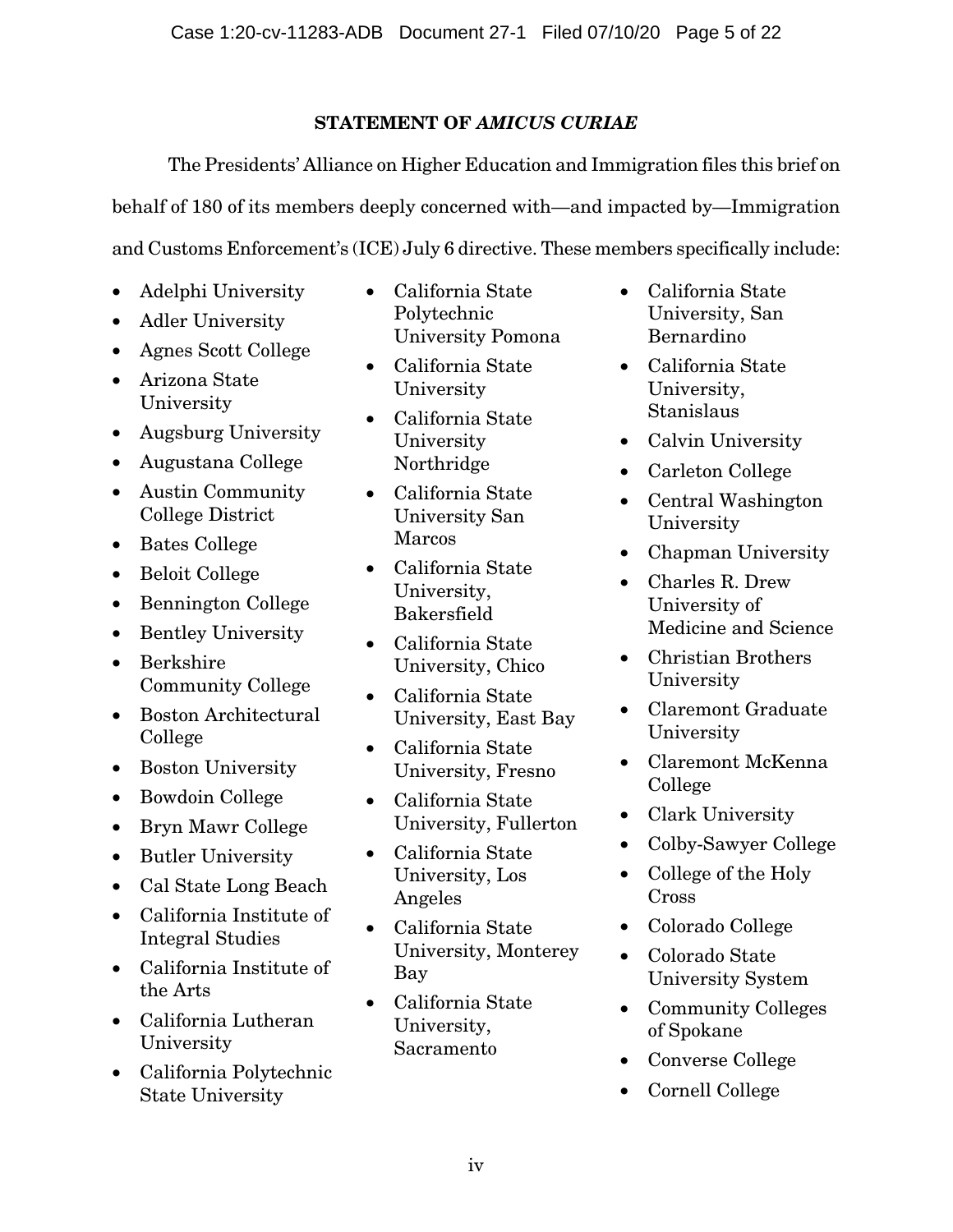- Davidson College
- Dickinson College
- Drexel University
- Eastern Michigan University
- Emerson College
- Foothill-De Anza Community College **District**
- Fordham University
- Franklin & Marshall College
- Gettysburg College
- Gonzaga University
- Goucher College
- Greenfield Community College
- Grinnell College
- Guilford College
- Hamilton College
- Harper College
- Hartwick College
- Haverford College
- Heidelberg University
- Howard Community College
- Illinois Institute of Technology
- Ithaca College
- Kenyon College
- Knox College
- La Sierra University
- Lafayette College
- Lake Forest College
- Lawrence University
- Lehigh University
- Lenoir-Rhyne University
- Lewis & Clark College
- Loma Linda University
- Loyola Marymount University
- Loyola University Chicago
- Macalester College
- Manhattan College
- Manhattanville College
- Maryland Institute College of Art
- **Mercyhurst** University
- Mills College
- Minnesota State University Moorhead
- Montgomery College
- Mount Holyoke College
- **MSU Denver**
- New Mexico Institute of Mining & Technology
- Northampton Community College
- Northern Essex Community College
- Northern Illinois University
- Northern Virginia Community College
- Oakland University
- Oberlin College
- Oregon State University
- Pace University
- Pacific Lutheran University
- Pacific Oaks College & Children's School
- Palo Alto University
- Pima Community College
- Pitzer College
- Pomona College
- Portland Community College
- Queens University of Charlotte
- Ramapo College of New Jersey
- Reed College
- Regis University
- Rhode Island School of Design
- Rhodes College
- Rochester Institute of Technology
- Roosevelt University
- Rose-Hulman Institute of Technology
- Rutgers University-Newark
- San Diego State University
- San Jose State University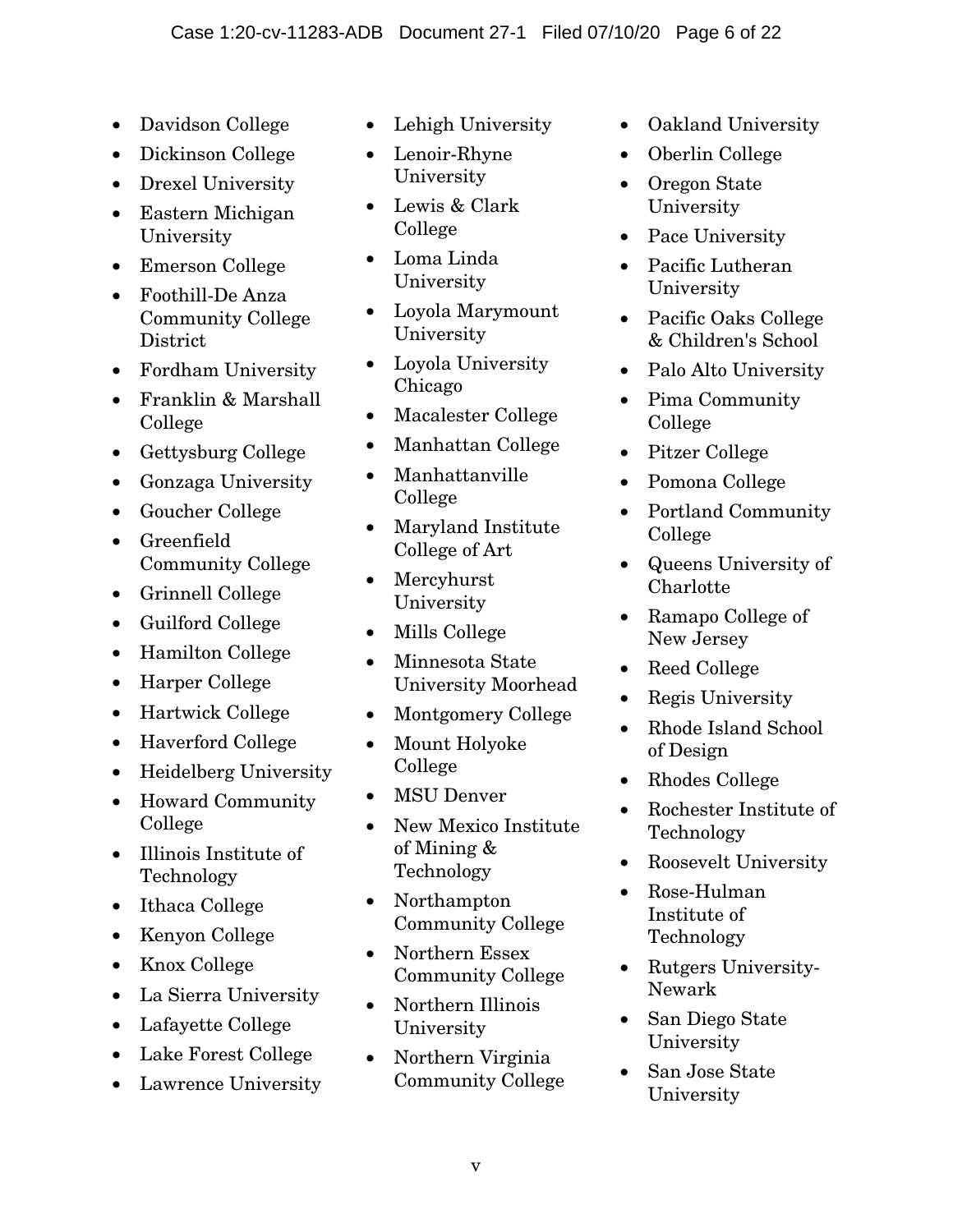- Santa Clara University
- Sarah Lawrence College
- Saybrook University
- School of Visual Arts
- Scripps College
- Seattle Pacific University
- Seattle University
- Seton Hall University
- Simmons University
- Sonoma State University
- Springfield College
- St. Catherine University
- St. Edward's University
- St. John's University NY
- St. Lawrence University
- State Center Community College **District**
- Stevens Institute of Technology
- TCS Education System
- The Chicago School of Professional Psychology
- The College of Wooster
- The New School
- The Ohio State University
- The University of Oklahoma
- Trinity University
- Trinity Washington University
- University of Dayton
- University of Denver
- University of La Verne
- University of Maryland Baltimore
- University of Miami
- University of Michigan - Dearborn
- University of Michigan-Flint
- University of Nevada, Las Vegas
- University of New Hampshire
- University of North Texas
- University of Oregon
- University of Puget Sound
- University of San Diego
- University of San Francisco
- University of the People
- University of the Sciences in Philadelphia
- University of the Southwest
- University of Utah
- Utah State University
- Vassar College
- Virginia Wesleyan University
- Wabash College
- Wake Forest University
- Warren Wilson College
- Washington and Lee University
- Wayne State University
- Weber State University
- Western Oregon University
- Western Washington University
- Wheaton College (Massachusetts)
- Whitman College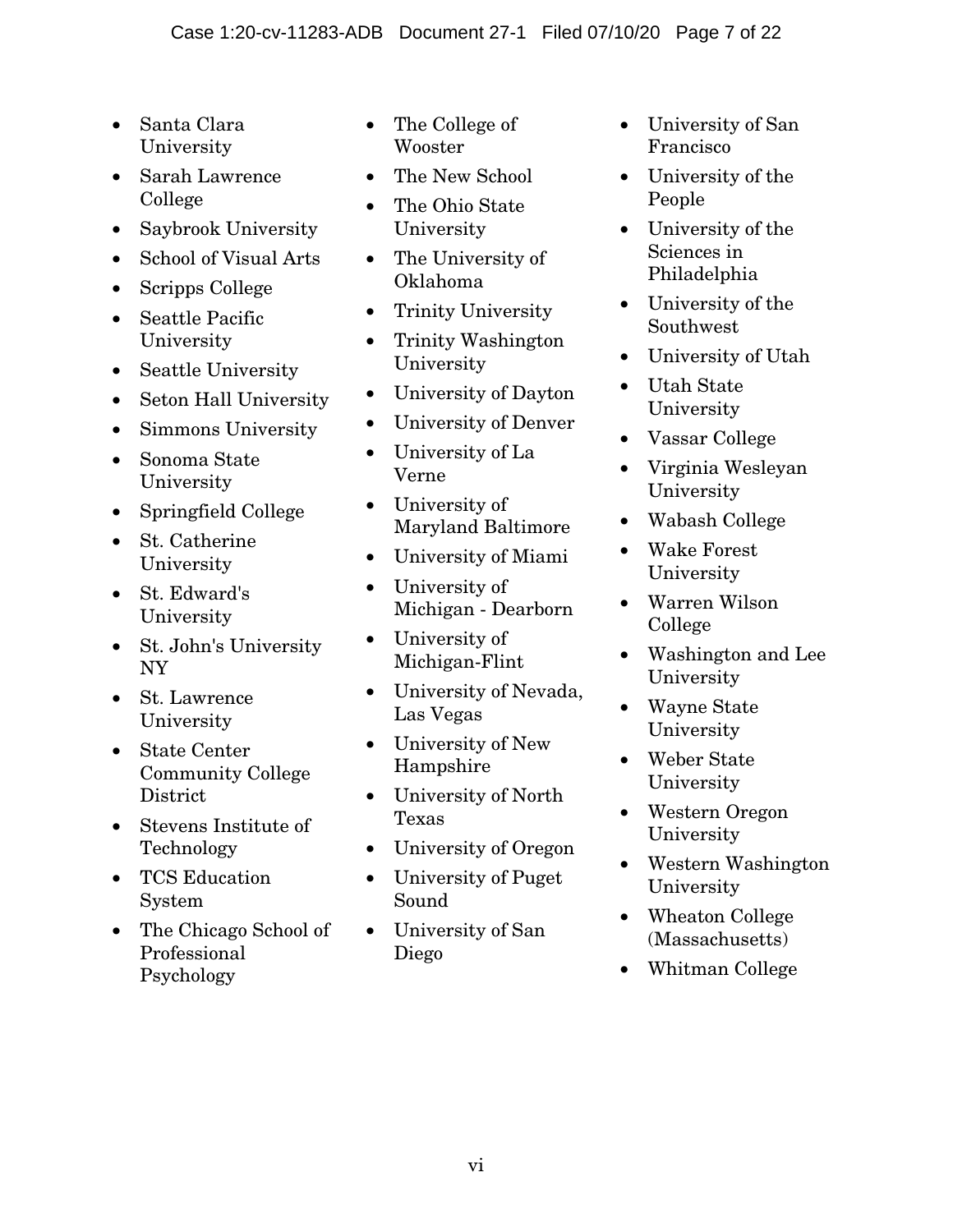### INTRODUCTION

The Presidents' Alliance on Higher Education and Immigration files this *amicus curiae* brief on behalf of 180 of its members. These institutions represent a diverse array of small and large, public and private institutions throughout the nation. They are each dedicated to bettering the lives of their students and communities, including during the current COVID-19 global pandemic. Though diverse in faith, academic mission, geography, and size, these institutions are deeply concerned with and impacted by ICE's July 6 directive.

Higher education institutions have tackled countless challenges to continue delivering the high-quality education their students deserve while protecting their students, faculty, and staff in the midst of a global pandemic. Almost on a dime, America's institutions moved students out of physical classrooms and into virtual ones, adjusting to the realities of education socially distanced. From early on, ICE recognized the problem facing F-1 visa holders and, in March 2020, advised institutions and students that "for the duration of the emergency," F-1 visa holders could attend classes remotely and retain their visa status.

Institutions and students alike took ICE at its word. Over the next four months, higher education institutions invested substantial resources in planning for the 2020 academic year. They created task forces, consulted with experts, surveyed students, faculty, and staff, hosted town halls, and, at the end of the day, devised the very best solution they could given their particular institutions' circumstances. Some decided to instruct entirely online; others carefully crafted hybrid models to allow some virtual and some in-person instruction; and yet others decided to conduct entirely in-person instruction with a contingency plan for online instruction if circumstances deteriorated.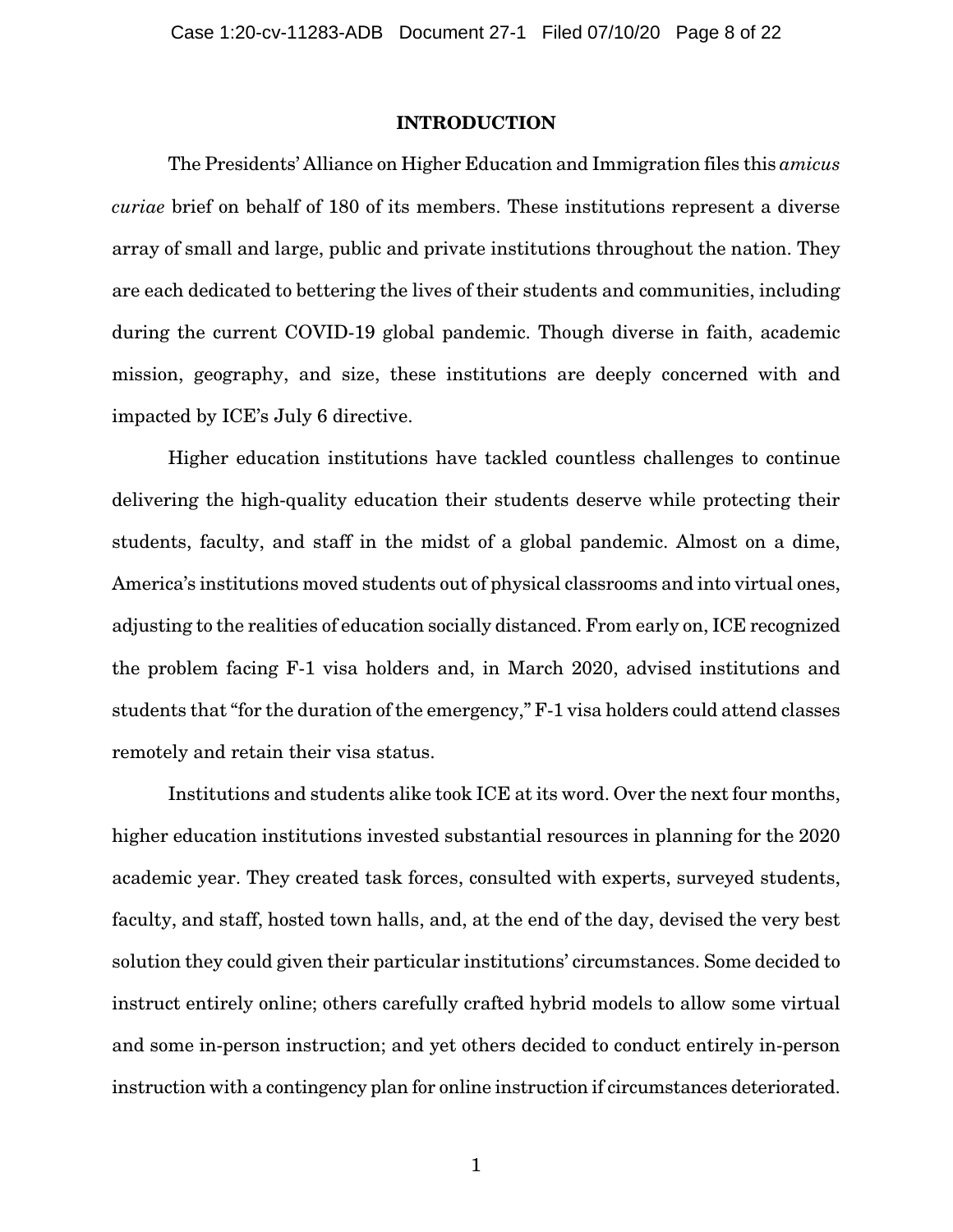#### Case 1:20-cv-11283-ADB Document 27-1 Filed 07/10/20 Page 9 of 22

What is abundantly clear is that the right response for the nation's largest public university system in California is different from the right response for a private liberal arts college in Pennsylvania or a downtown public university with commuter students. Yet all of these institutions' plans were made with ICE's policy in mind—that international students could retain their visa status regardless the ultimate instructional format. F-1 visa holders relied on ICE's word too; they paid tuition, signed leases, and readied themselves for the upcoming academic year, whether it be inperson or virtual instruction.

The Covid-19 emergency no doubt continues. Recent data indicates that there are more new infections at present on a daily basis than in March<sup>1</sup>—when ICE stated that its guidance would last "for the duration of the emergency."

But, on July 6, ICE blindsided the whole of higher education, substantially reversing course from the March 2020 guidance. Now, even though the emergency is as pressing as ever, ICE would mandate that F-1 visa holders whose instruction would occur only on online must leave the country. ICE's abrupt policy change guts the enormous reliance interests of higher education institutions and their students—all of whom planned for the fall 2020 semester based on ICE's earlier confirmation that its March 2020 position would remain so long as the "emergency" continued.

Indeed, America's higher education institutions planned their 2020 academic year in a way that, in each institution's judgment, struck the optimal balance for continuing to educate students while keeping everyone safe. ICE cannot, consistent with the Administrative Procedures Act (APA), simply cast aside its prior judgment

<sup>1</sup> Will Feuer, *U.S. Reports Record Single-Day Spike of 63,200 New Cases of Coronavirus*, CNBC.com (July 10, 2020), https://perma.cc/PT9Y-K3BH.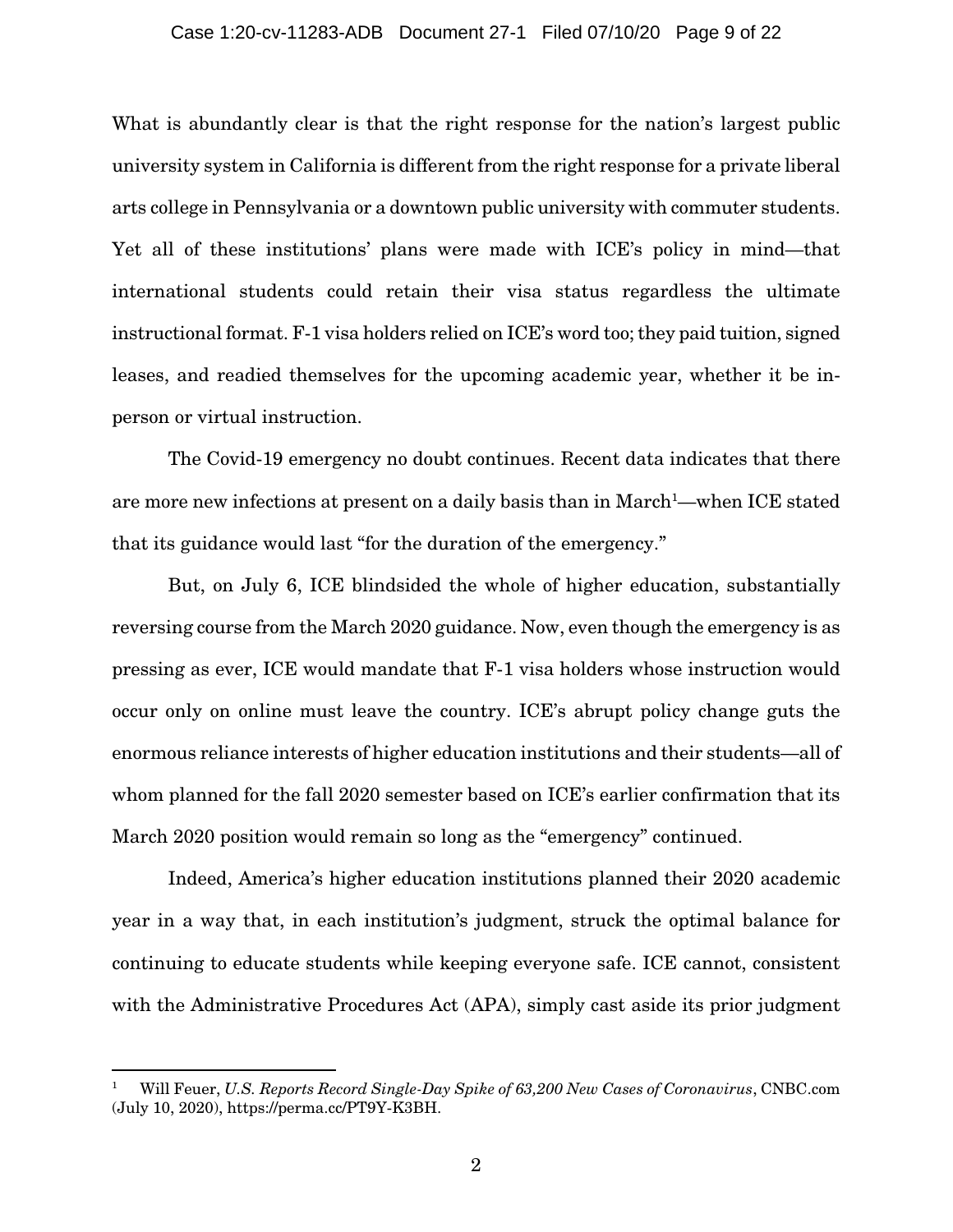after it engendered such substantial reliance by institutions and their students. Accordingly, the Presidents' Alliance and the universities it represents support the Plaintiffs' request that the Court temporarily restrain and, ultimately, permanently enjoin Defendants from enforcing the July 6 directive.

### ARGUMENT

## I. HIGHER EDUCATION INSTITUTIONS RELIED HEAVILY ON THE GOVERNMENT'S FLEXIBILITY IN PLANNING FOR THE 2020 ACADEMIC YEAR IN LIGHT OF COVID-19.

## A. Higher education institutions invested substantial resources in planning their response to COVID-19 in reliance on the government's flexibility.

The details of each higher education institutions' plans<sup>2</sup> for the 2020 academic year are as unique as the institution and custom-tailored to respond to the particular challenges each institution faces.3

1. The California State University (CSU) system, the largest and most ethnically and economically diverse four-year higher education system in the country, announced on May 12, 2020, that it intended to pursue a primarily virtual fall 2020. With 23 campuses and 482,000 students to coordinate in the CSU system, a decision had to be made as soon as possible to allow sufficient time to implement the plan. After consulting with academic researchers and public health experts who predicted seasonal waves of coronavirus through early 2021, CSU decision makers thought "'it would be irresponsible' to postpone a decision on in-person classes until summer, only to be

<sup>2</sup> Below, the Presidents' Alliance on Higher Education and Immigration provides information that has been directly reported to it by members who have asked to be identified as supporting this submission.

<sup>3</sup> *See Here's a List of Colleges' Plans for Reopening in the Fall*, The Chronicle of Higher Education (Apr. 23, 2020, updated July 9, 2020), https://perma.cc/BXP2-26YJ.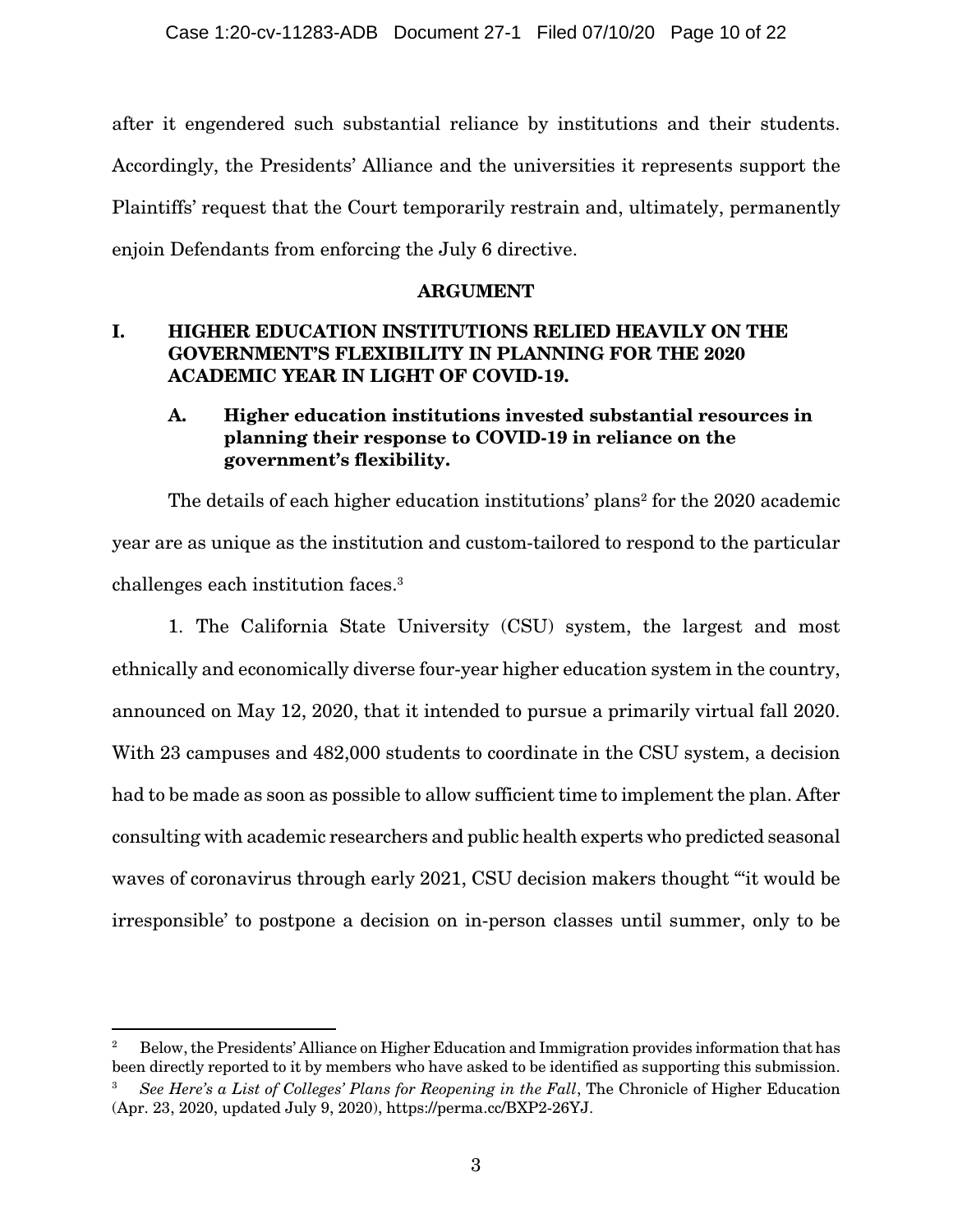forced to retreat hastily to remote learning in the fall."4 Thus, because of its size, the CSU system had to sacrifice flexibility for certainty.

Over the summer, the CSU system has engaged in ongoing, data-driven planning; consultation with university stakeholders; and additional training and professional development to ensure its faculty and staff can deliver a rich educational experience through virtual instruction. The CSU system has also given individual campuses responsibility for evaluating reopening policies and to determine appropriate exceptions for in-person learning experiences, e.g., science laboratory classes, senior capstone projects, clinical nursing experiences, or studio time for performing and visual arts students, to the extent that such experiences can satisfy rigorous safety standards.

2. Across the country, Dickinson College, a private liberal arts college in Carlisle, Pennsylvania, established committees, at first a general planning committee to address health, safety, and liability risks and an academic planning committee to develop protocols to maintain the school's academic rigor and integrity, and later, an emergency management committee. Approximately 75 people are actively involved in planning on a weekly, if not daily, basis. The committees have been hard at work since March, hosting at least five virtual town halls, countless brainstorming session, and conducting surveys of students, faculty, and staff. For Dickinson, a traditionally 100% residential learning environment, shifting to a remote-learning environment involves massive transformation; the decisions around whether and how to return to its residential learning model involve careful planning. All told, this complex effort has cost an estimated \$2 million to ready the campus for the fall semester.

<sup>4</sup> Shawn Hubler, *Fearing a Second Wave, Cal State Will Keep Classes Online in the Fall* (Mar. 12, 2020), https://perma.cc/DJ3B-NS5K.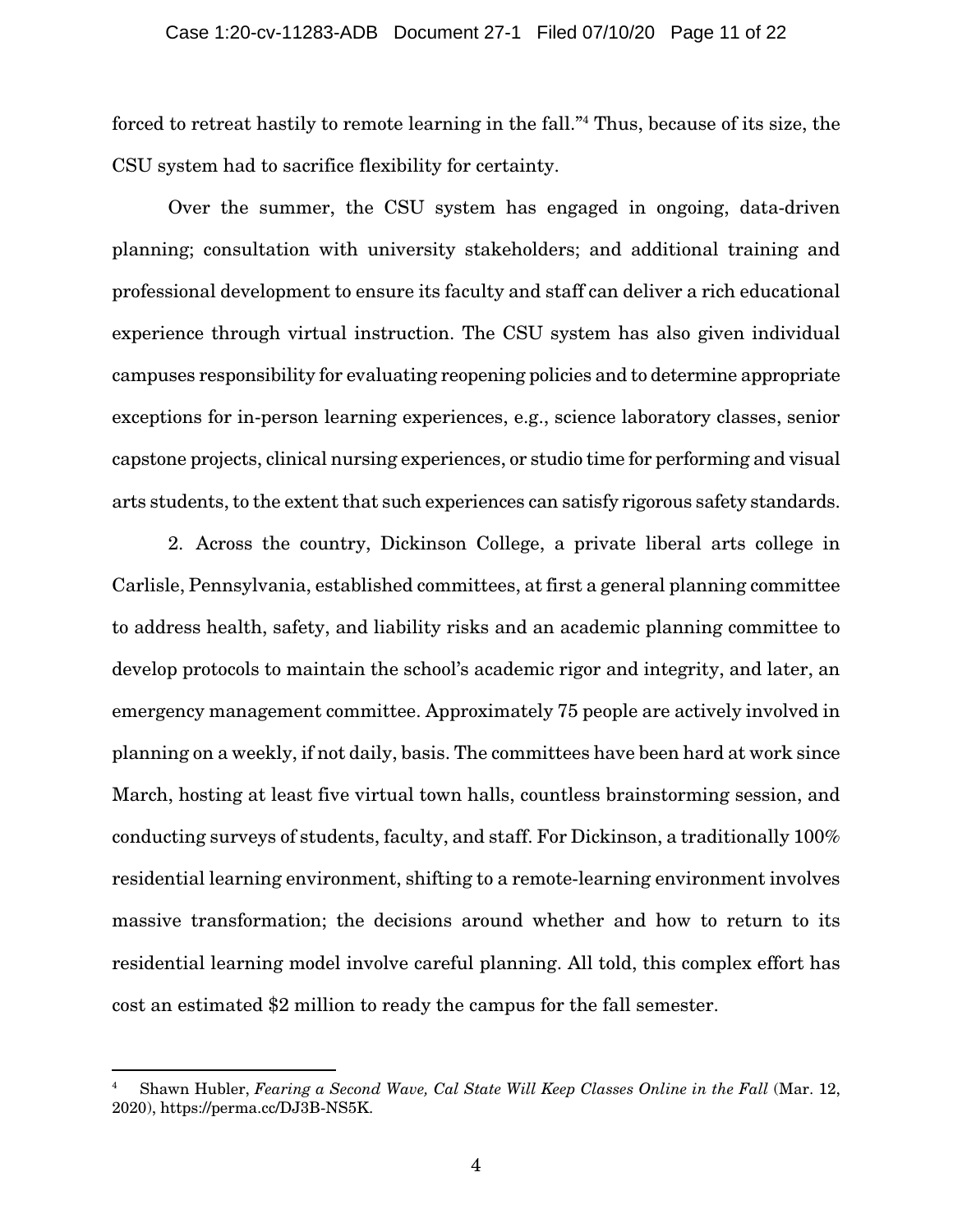#### Case 1:20-cv-11283-ADB Document 27-1 Filed 07/10/20 Page 12 of 22

3. Metropolitan State University of Denver (MSU Denver), a public university in downtown Denver, created a task force as soon as leadership realized the virus would impact the United States and well before any cases reached its community in March 2020. MSU Denver's task force met with internal and external stakeholders to evaluate different responses well before it became apparent the campus would have to shut down in-person instruction. MSU Denver's response focused first on supporting students through the transition to online instruction and then shifted focus to planning for the 2020 academic year's safe and gradual return to campus.

As a commuter campus serving many nontraditional students, MSU Denver had to plan for the complexity of students living in multiple urban jurisdictions and relying on public transportation. Many students also face uncertain family obligations to their parents, their own children, or extended family members. Through many hours of work and incurring of significant expenses, MSU Denver developed a mixed approach to classes that could accommodate some in-person courses with added online offerings.

4. The University of Utah likewise invested substantial resources in planning for the 2020 academic year. The University engaged with leaders at the State, system, and university levels and captured input from administrators, health care experts, deans, department chairs, faculty, student-government bodies, trustees, alumni, and donors. The school surveyed faculty and students, hosted town halls, dean meetings, academic leadership meetings, and working groups, consulted with athletic conference peers, engaged with national advising groups, and worked with state government.

As with fellow institutions, the University of Utah had to address complexities unique to its campus. Missionaries returning from abroad faced tight timeframes to decide whether to enroll in university or redeploy. The US vice presidential debate is

5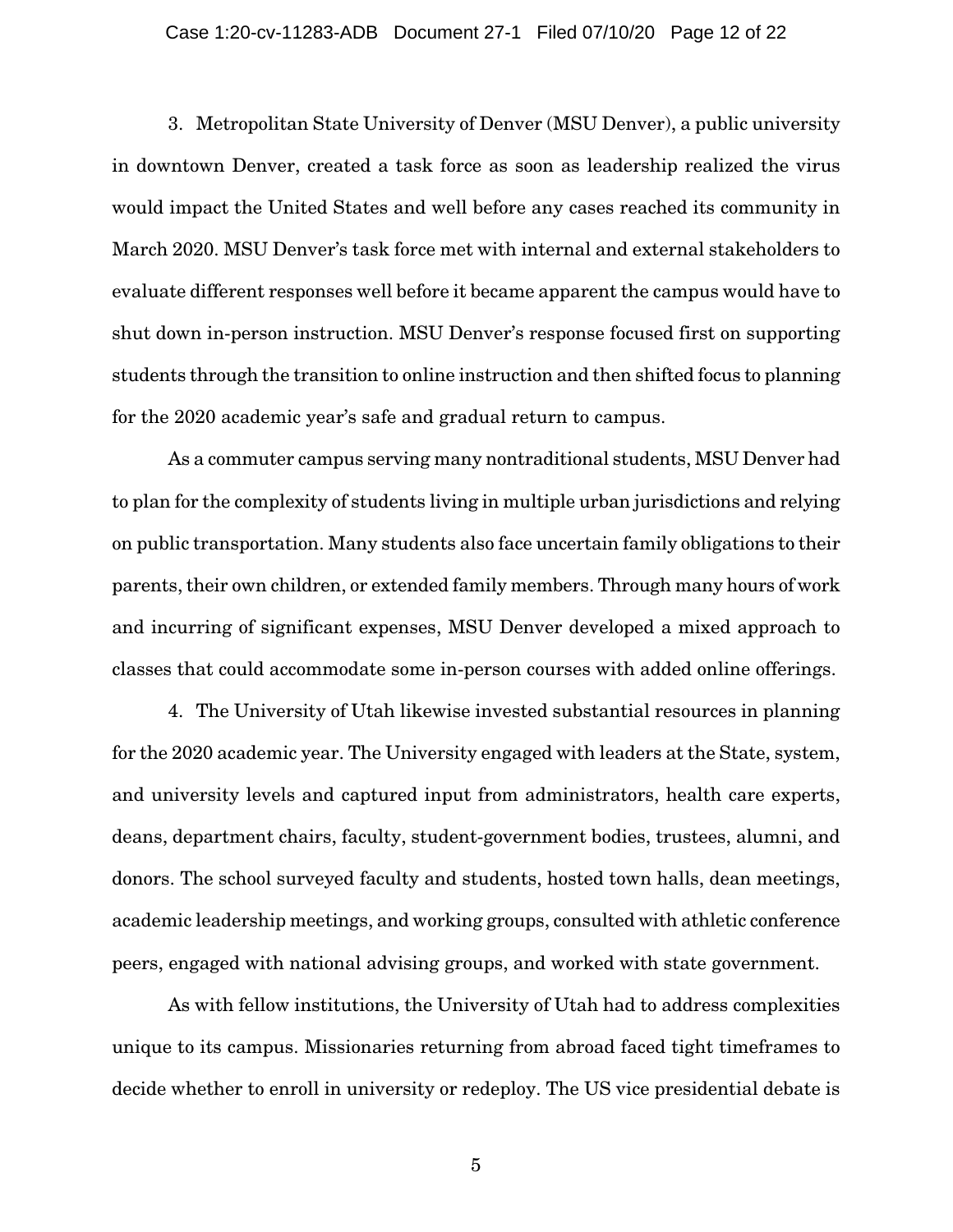also scheduled to occur on campus in October 2020, necessitating a plan for online instruction during that week for courses that would otherwise have been in person.

5. The Stevens Institute of Technology, a private research university in Hoboken, New Jersey, also faced its own set of challenges; international students make up one-third of its total student body and 61% of its graduate student body. The Stevens Institute started planning in March 2020 with an effort centralized in the President's Cabinet, which worked closely with the Board of Trustees, President's Leadership Council, faculty governance bodies, academic divisions, and departments. The Stevens Institute gathered data through surveys, town halls, brainstorming sessions, expert assessments, and consulting with external bodies and groups with interest in the university. For the Stevens Institute, addressing the complexities facing its international students is critical; with such a large volume of international students, inability to continue educating these students would be devastating.

These members are not alone. Numerous Presidents' Alliance members shared the complex, comprehensive processes they employed to ensure a safe and effective 2020 academic year. These institutions have undertaken these efforts at considerable expense. *E.g.*, Augsburg University (estimated \$1.7 million in incurred costs); Beloit College (estimated \$15 million financial burden); California Institute of the Arts (estimated \$5 million in additional expenses for fall); Central Washington University (facing extensive financial burden); Colorado State University system (estimated \$35 million future financial burden); Emerson College (millions invested in its response); Haverford College (incurred expenses of \$5–10 million); Mount Holyoke College (estimated \$2.5 million financial burden); Northern Illinois University (estimated incurred costs of \$45 million); Northern Virginia Community College (facing potential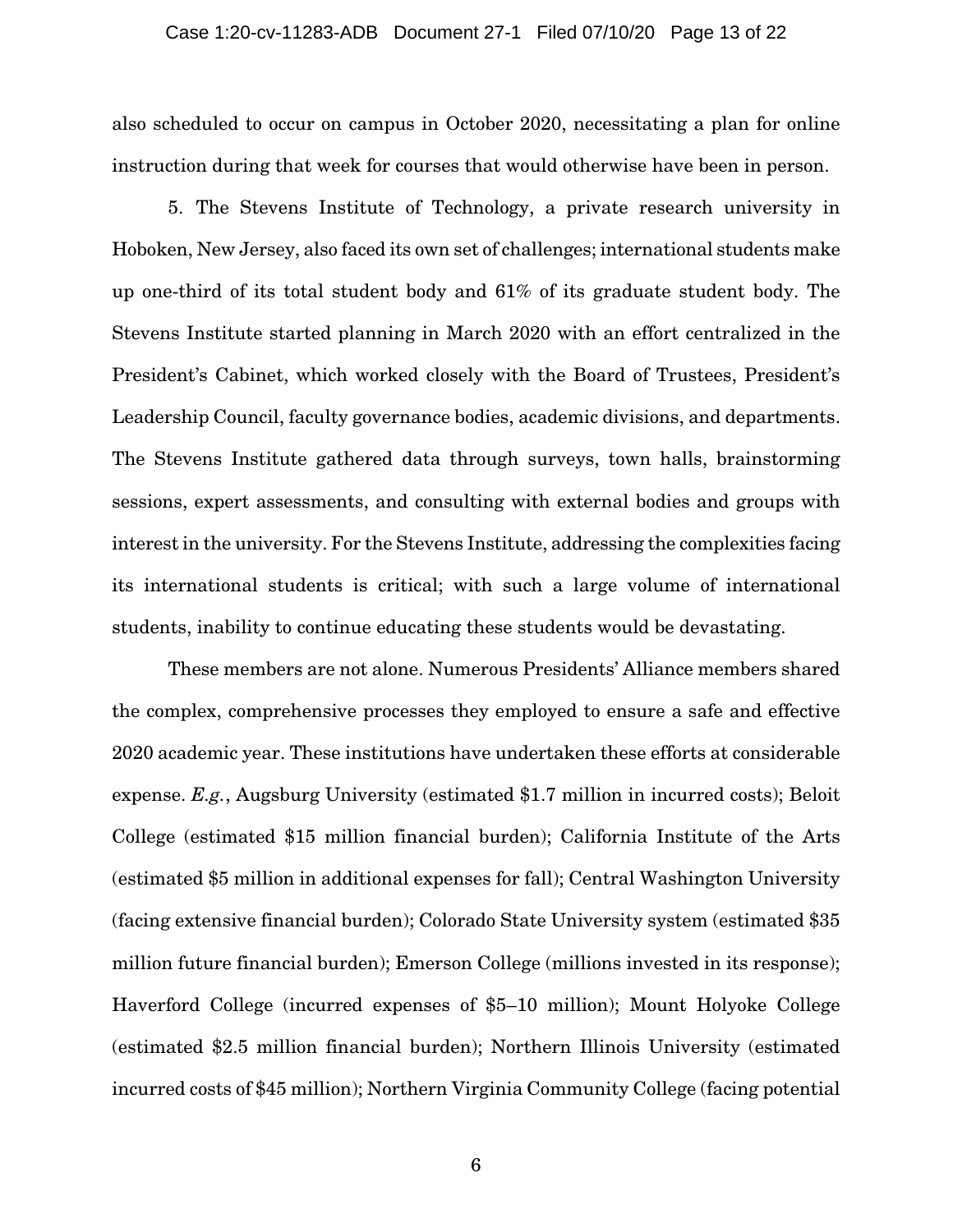loss of \$9.9 million in tuition from F-1 students); Pace University (millions of dollars in losses); Rutgers-University Newark (provided \$10 million in emergency support to students); Trinity Washington University (\$1 million in costs); Trinity University (significant amounts invested).

### B. Higher education institutions relied on the continuing contributions of international students to their campuses.

It is beyond cavil that international students make immense contributions to campuses nationwide. These students foster the diversity integral to every student's education, enhance schools' intellectual competitiveness, contribute to schools' athletic and other co-curricular and extracurricular programs, and economically benefit their schools and neighboring communities.

1. The Supreme Court has repeatedly acknowledged "the educational benefits that flow from student body diversity." *Fisher v. Univ. of Tex. at Austin*, 570 U.S.297, 310 (2013) (quoting *Grutter v. Bollinger*, 539 U.S. 306, 330 (2003)). The Court has observed that a diverse student body "promotes 'cross-racial understanding,' helps to break down racial stereotypes, and 'enables [students] to better understand persons of different races.'" *Grutter*, 539 U.S. at 330 (citation omitted). Such benefits translate into educational benefits too, as "numerous studies show that student body diversity promotes learning outcomes, and better prepares students for an increasingly diverse workforce and society, and better prepares them as professionals." *Id.* at 330 (citation omitted). Indeed, "major American businesses have made clear that the skills needed in today's increasingly global marketplace can only be developed through exposure to widely diverse people, cultures, ideas, and viewpoints." *Id.* 

These observations apply with equal force to the value international students

7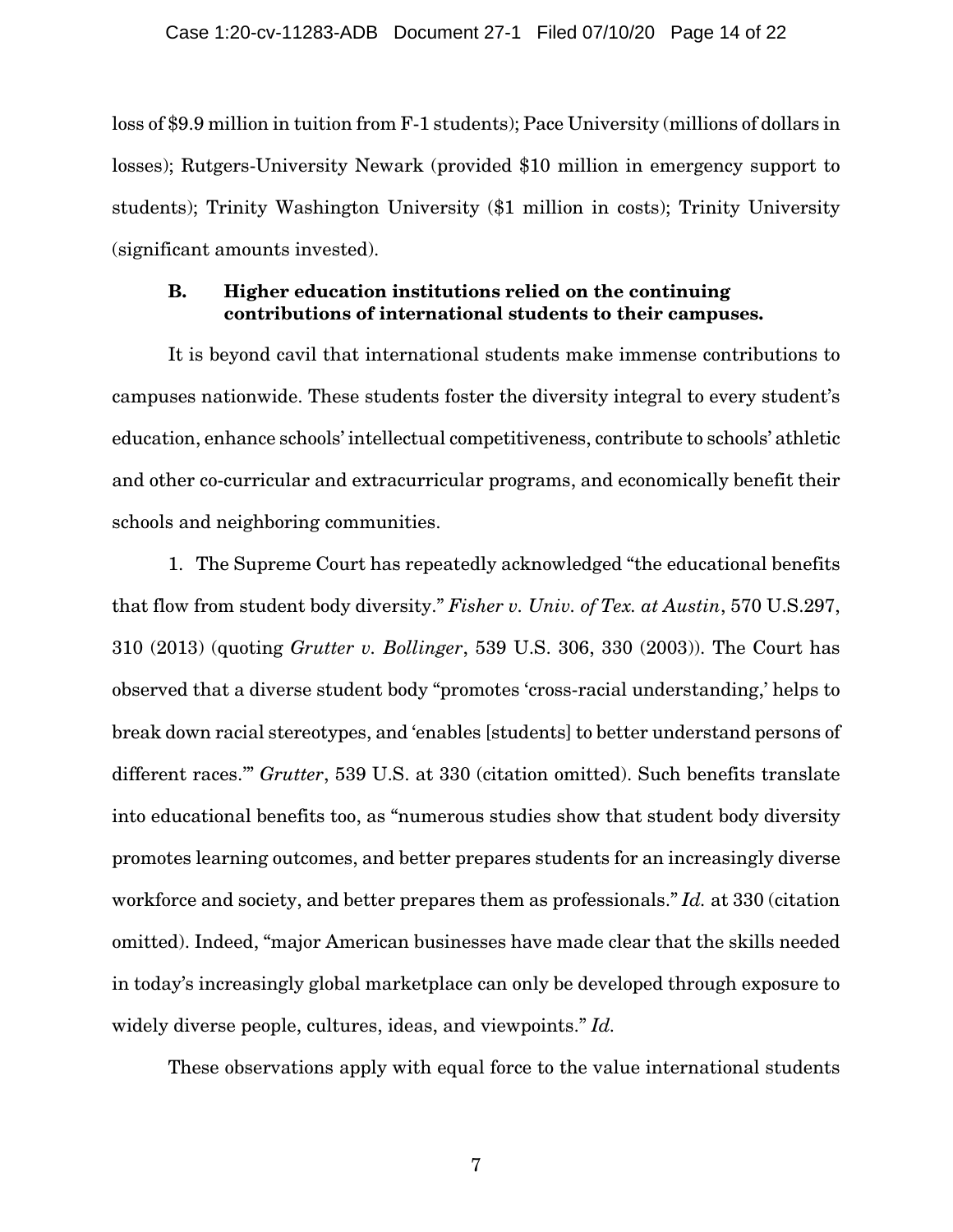### Case 1:20-cv-11283-ADB Document 27-1 Filed 07/10/20 Page 15 of 22

add to campuses. As Pace University President Marvin Krislov has described, learning alongside international students provides substantial benefits to campuses and fellow students. Doing so fosters a "better understanding of international issues, foreign affairs, and immigration issues"; "provides opportunities for unique cross-cultural experiences"; and "forces students to confront different interpersonal and communication styles, which makes them better active listeners and critical thinkers."5

2. International students also contribute to a school's intellectual competitiveness. United States colleges no doubt compete to attract top talent that are the right fit for their institution. Succeeding at this endeavor begets future success and also benefits the institution in other ways. For example, studies have found that a 10% increase in an institution's international graduate students correlates with a 4.5% increase in patent applications.<sup>6</sup> These striking figures illustrate that international students are a vital component in a university's research function.

American institutions also must compete against institutions across the globe. Success in the global market for international students also benefits the US education system generally. Desire for a US education has long marked the United States as a world leader in education. Attracting top students to study in our nation's institutions has long helped foster international cooperation, grown our knowledge economy, and fueled innovation.<sup>7</sup> But global competition for these students has only intensified.<sup>8</sup> For the fall 2019 academic year, institutions cited global competition for the first time as

<sup>5</sup> Marvin Krislov, *Why International Students Are Good for Colleges, Universities and America*, Forbes (Mar. 22, 2019), https://perma.cc/4CGT-FTJJ.

<sup>6</sup> Niall Hagerty, *Where We Are Now: The Presence and Importance of International Students to Universities in the United States*, 4 J. of Int'l Students 223, 226–27 (2014).

<sup>7</sup> *See, e.g.*, NAFSA, *Restoring U.S. Competitiveness for International Students and Scholars* 3 (June 2006), https://perma.cc/87TC-87N3; NAFSA, *Losing Talent 2020: An Economic and Foreign Policy Risk America Can't Ignore* (Mar. 2020), https://perma.cc/Y4GH-7KQZ.

<sup>8</sup> Hagerty, *supra* note 6, at 229–30.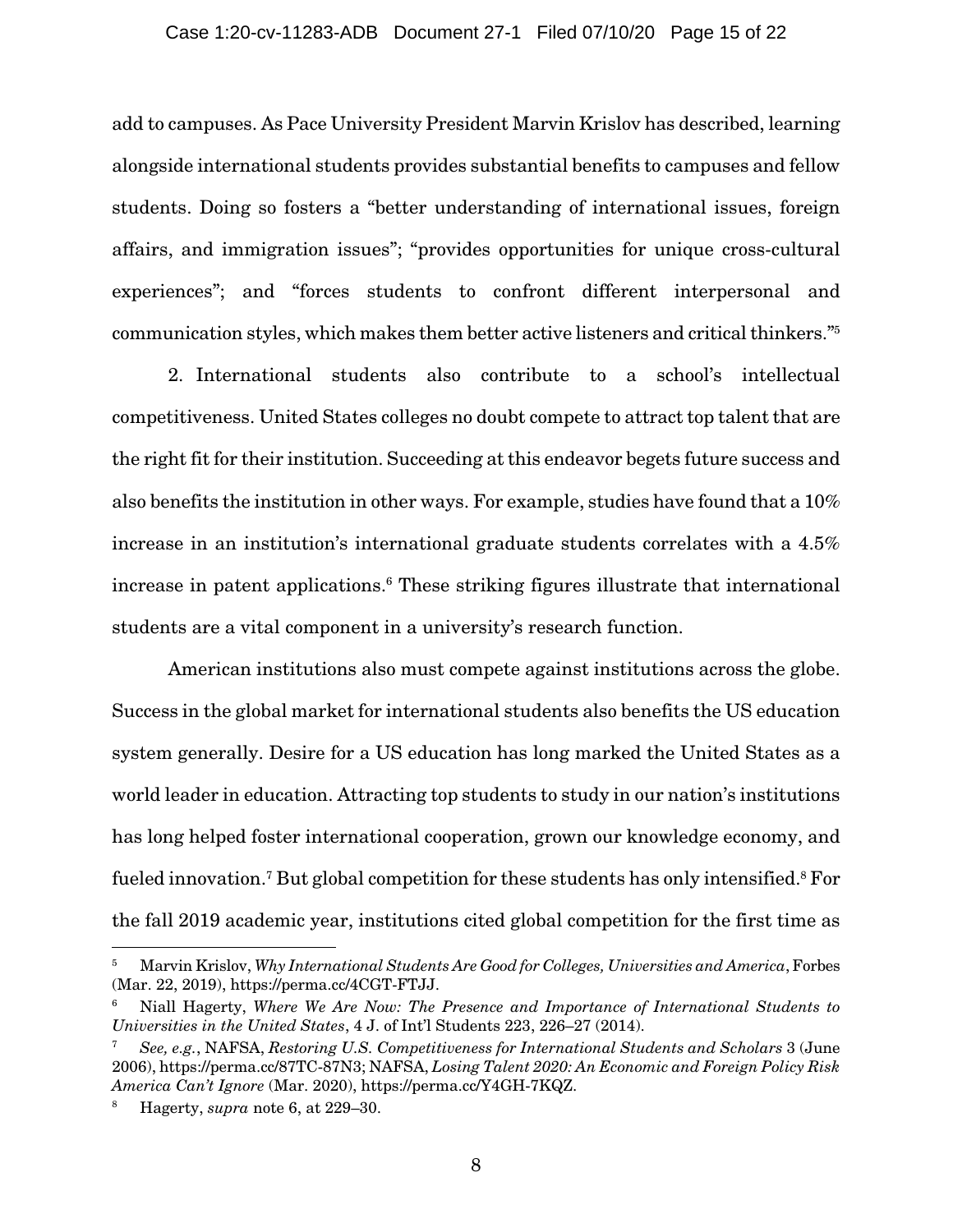### Case 1:20-cv-11283-ADB Document 27-1 Filed 07/10/20 Page 16 of 22

among the top two reasons for institutions' declining international enrollment (the first being visa concerns).<sup>9</sup> The global education market will continue on, with international students remaining integral components of any academic institution. The question is whether these students will pursue their education in the United States, where America can reap the benefits—or whether they will attend overseas, to the advantage of foreign nations.10

3. International students also make substantial economic contributions to their schools and their greater communities. International students pay tuition.<sup>11</sup> And they contribute more broadly to the American economy. A leading estimate indicates that international students contributed \$41 billion and supported 458,290 jobs during the 2018–2019 academic year.12 Here in Massachusetts, international students contributed \$3.2 billion to the Commonwealth's economy and supported 38,799 jobs in the same period.13 Indeed, NAFSA estimates that for every seven international students, three U.S. jobs are created from spending in higher education, accommodations, dining, retail, transportation, telecommunications, and health insurance.<sup>14</sup>

The July 6 directive would have devastating practical consequences. To underscore the source of these losses, using Census data, Professor Tom K. Wong of the

<sup>9</sup> *See* Jodi Sanger & Julie Baer, *Fall 2019 International Student Enrollment Snapshot Survey*, Institute for International Education 6 (Nov. 2019), https://perma.cc/8XWC-B22B.

<sup>10</sup> *See, e.g.*, NAFSA, *Losing Talent*, *supra* note 7(detailing the achievements of six international students with US educations, including an award-winning computer scientist, NASA engineer, female seaplane captain, nonprofit founder, a 35-under-35 innovator, and executive director of a nonprofit).

<sup>11</sup> Hagerty, *supra* note 6, at 225–26; Max Larkin, *"I Couldn't Believe My Eyes": International Students Blindsided by ICE Rule Change*, NPR (July 8, 2020), https://perma.cc/QE84-EEEN; Miriam Jordan, et al., *Trump Visa Rules Seen as Way to Pressure Colleges on Reopening*, New York Times (July 7, 2020), https://perma.cc/9SVV-7W8P.

<sup>&</sup>lt;sup>12</sup> NAFSA, *NAFSA International Student Economic Value Tool: National* (visited July 10, 2020), https://perma.cc/2VBB-Z5FM.

<sup>13</sup> NAFSA, *Massachusetts Benefits from International Students* (visited July 9, 2020), https://perma.cc/P3KC-QC2K.

<sup>14</sup> *Id.*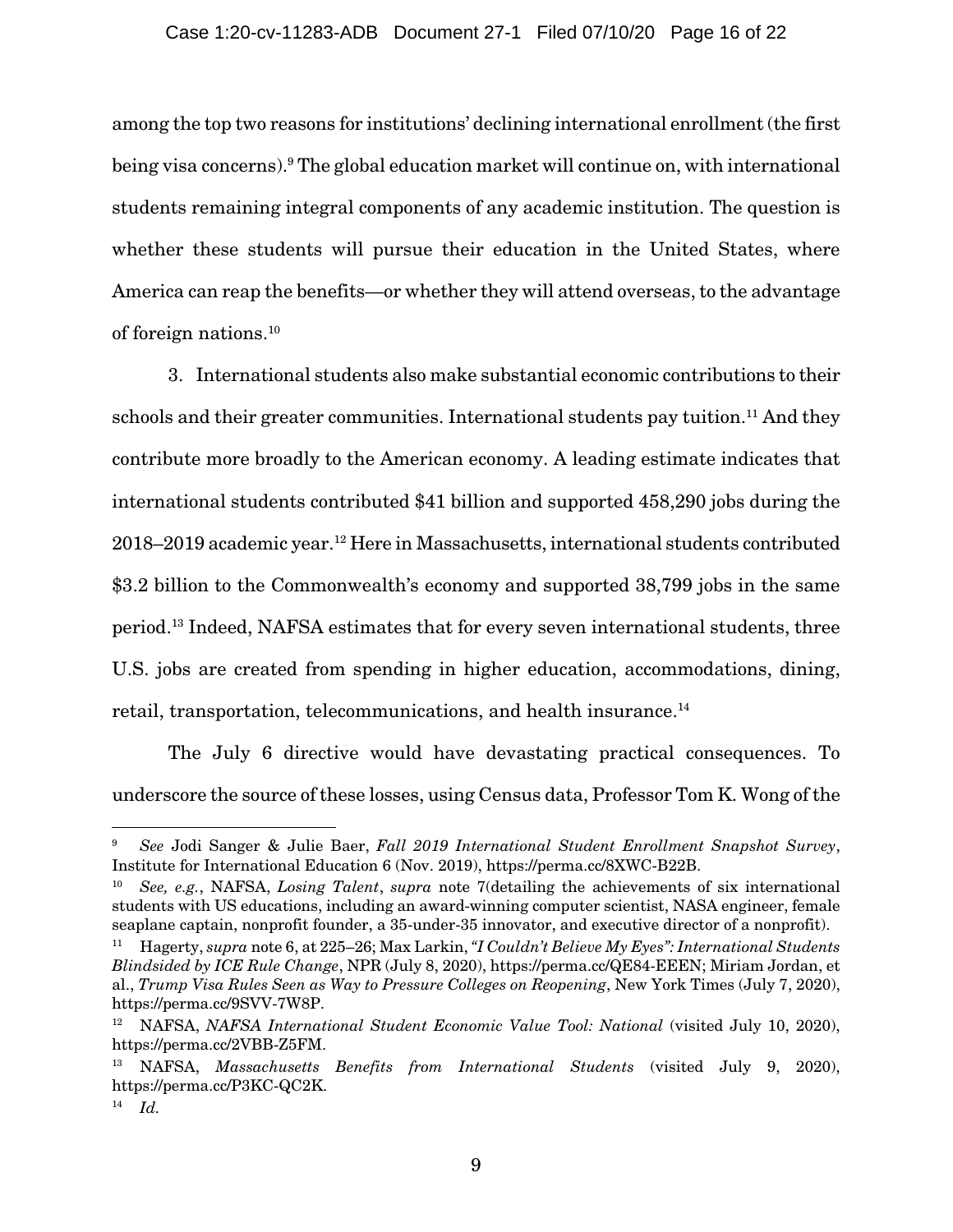U.S. Immigration Policy Center estimates the losses that would be caused by the July 6 directive. This data demonstrates that upwards of 576,087 international students (261,118 undergraduate and 314,969 graduate students) have completed only one year of their degree and may now be unable to complete the remaining years.15 Of these, at least 46,936 are enrolled in medical, health, and science fields essential to battling the COVID-19 pandemic.

The July 6 directive would impose dire consequences—academic, social, and economic, among others—on higher education institutions across the country. It must be swiftly enjoined.

### C. Higher education institutions relied on continued ability to educate international students.

These institutions developed their 2020 academic year plans with great care, and at considerable expense, each calling on its expertise, experience, and considered judgment to strike an optimal balance for the school and its students. These institutions relied on ICE's March 2020 directive that schools would retain flexibility to tailor their responses and that online-learning requirements would be relaxed "for the duration of the emergency." *See* March 13 Guidance, Dkt. 6-2.

This is especially so for international students who decided to remain on campus or had remained in the United States following the outbreak of the crisis.16 Institutions fully expected such students to return for the 2020 academic year on the same terms as any other student. Indeed, ensuring international students' continued enrollment and participation is of central importance to all these institutions.

<sup>15</sup> *See* Presidents' Alliance on Higher Education and Immigration, *International Students Affected by ICE COVID-19 Guidance for Fall 2020* (July 10, 2020), https://bit.ly/3ehEJfo.

<sup>16</sup> *See, e.g.*, Andrea Adelson, *Abrupt Shutdown Leaves NCAA's International Student-Athletes with Limited Choices*, ESPN (Apr. 10, 2020), https://perma.cc/B43X-DUL9.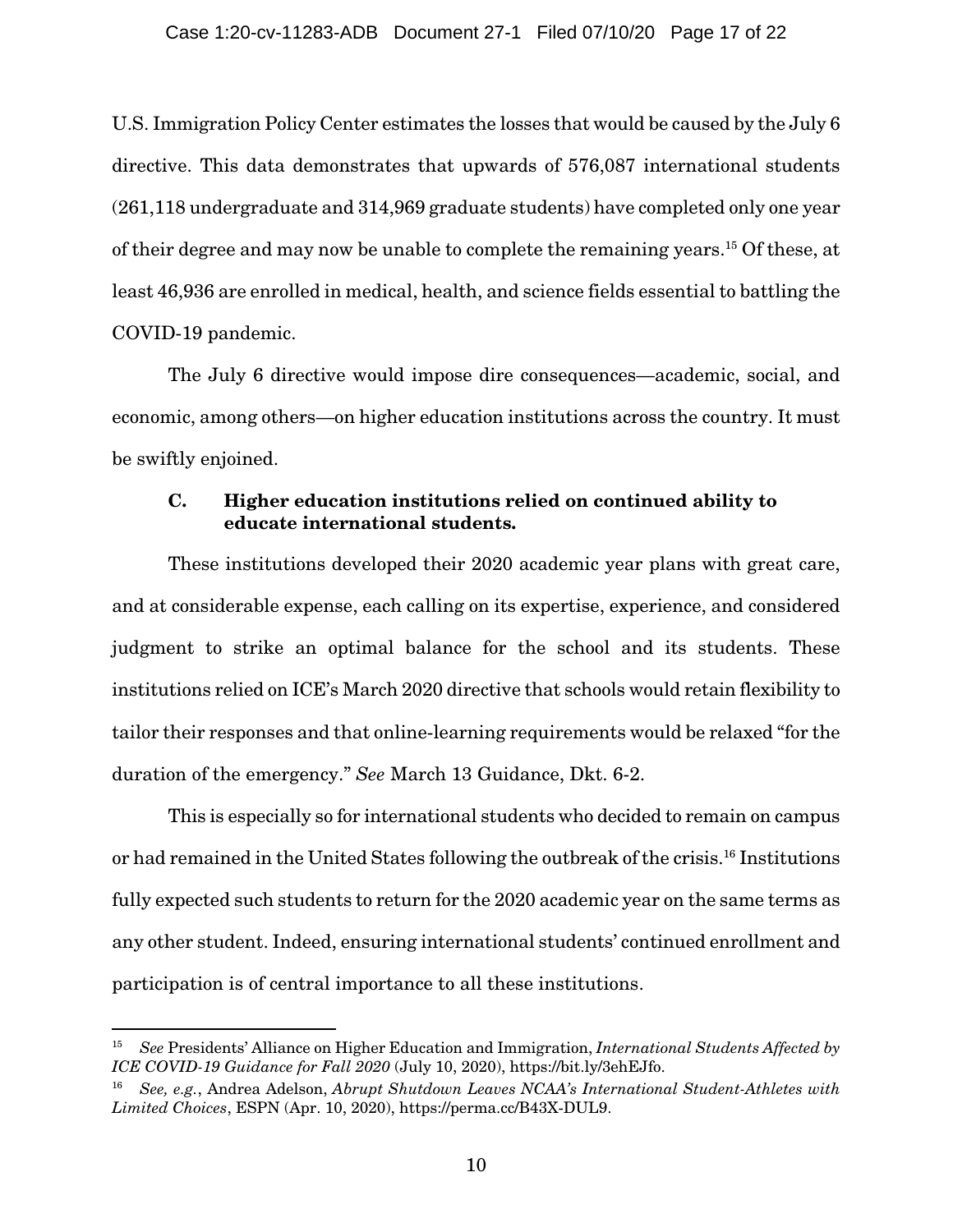But, on July 6, ICE blindsided schools and students with a directive that came far too late. Institutions had already invested substantial resources, polled their students, faculty, and staff, consulted experts, gathered data, and carefully considered (and, for many, finally decided) how to proceed. Unsurprisingly, some schools decided to proceed with instruction; others to instruct entirely online; and yet others carefully tailored hybrid models to allow some courses in particular need of in-person instruction to be conducted. Yet all recognized a need for flexibility for individuals and also as COVID-19 circumstances change.

Nonetheless, for those international students who had stayed on campus or in the United States, waiting out the summer so they could restart school, ICE demanded that these students either leave the country or transfer schools unless they would receive in-person instruction. This, despite some institutions' announced plans to conduct instruction entirely online and others' plans that would not offer in-person instruction for the particular courses the student needed. It also interferes with plans to let students choose for themselves whether to attend in person. And it even upended plans for institutions intending for in-person instruction with contingency plans for online-only instruction should local COVID-19 circumstances abruptly change.<sup>17</sup>

The Court should grant temporary injunctive relief so that all of these very substantial reliance interests are not instantly gutted. Schools must have certainty that the status quo will continue—or, at the very least, that there is a considered, orderly process whereby institutions may design their policies and curriculum. The July 6 directive must be immediately enjoined.

<sup>17</sup> *See, e.g.*, Letter from President Will Dudley to W&L Students, Faculty and Staff, Washington & Lee University (July 9, 2020), https://perma.cc/P8Y9-KQCE.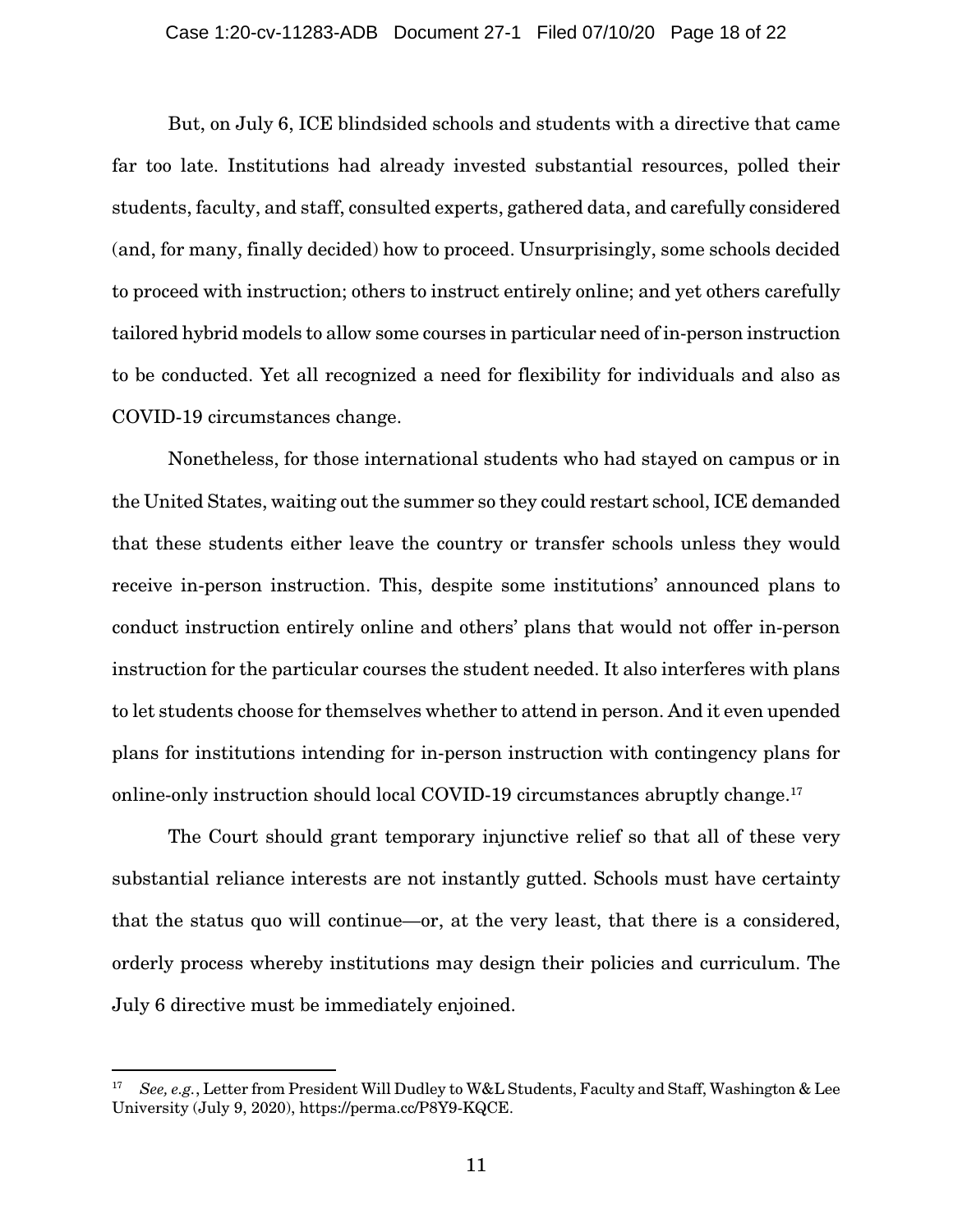### II. INTERNATIONAL STUDENTS RELIED HEAVILY ON THEIR INSTITUTIONS' PLANNING FOR THE 2020 ACADEMIC YEAR.

International students too relied on their institutions' reopening plans and the government's stated policy of giving schools the flexibility to address the complexities inherent in educating students during a global pandemic without jeopardizing students' F-1 visas or presence in the United States.

Relying on their continued ability to study in the United States, international students remained in the United States, $18$  paid tuition, $19$  and signed leases. $20$  They prepared for research in campus labs.21 They ensured their own personal safety under flexible school policies, like the student from India with asthma whose university decided to give students the option to participate in-classroom or online.<sup>22</sup>

And they avoided planning for the challenges they might face if forced to return to their home countries. Some of these challenges are logistical, like the absence of any flights home.<sup>23</sup> Others are life-threatening, like the substantial civil unrest in Venezuela.24 Some challenges threaten to eliminate access to education entirely, like loss of critical scholarships<sup>25</sup> or lack of access to reliable electricity or internet connection for online learning.26 Others make benefitting from their promised US education extremely difficult, like trying to attend a synchronous online course

22 *Id.*

<sup>18</sup> Adelson, *supra* note 16.

<sup>19</sup> Jordan, *supra* note 11.

<sup>20</sup> Larkin, *supra* note 11; Jordan, *supra* note 11.

<sup>21</sup> Larkin, *supra* note 11.

<sup>23</sup> Michael Elsen-Rooney, *"Panic and Chaos": NYC International Students, Colleges React to new ICE Rule on Remote Learning*, New York Daily News (July 7, 2020), https://perma.cc/8MRC-XGNX. 24 *Id.*

<sup>25</sup> *Id.*

<sup>26</sup> Sammy Westfall, *"Xenophobic Harassment": International Students React to the US' New Visa Rule*, Vice (July 8, 2020), https://perma.cc/7J29-SNXY.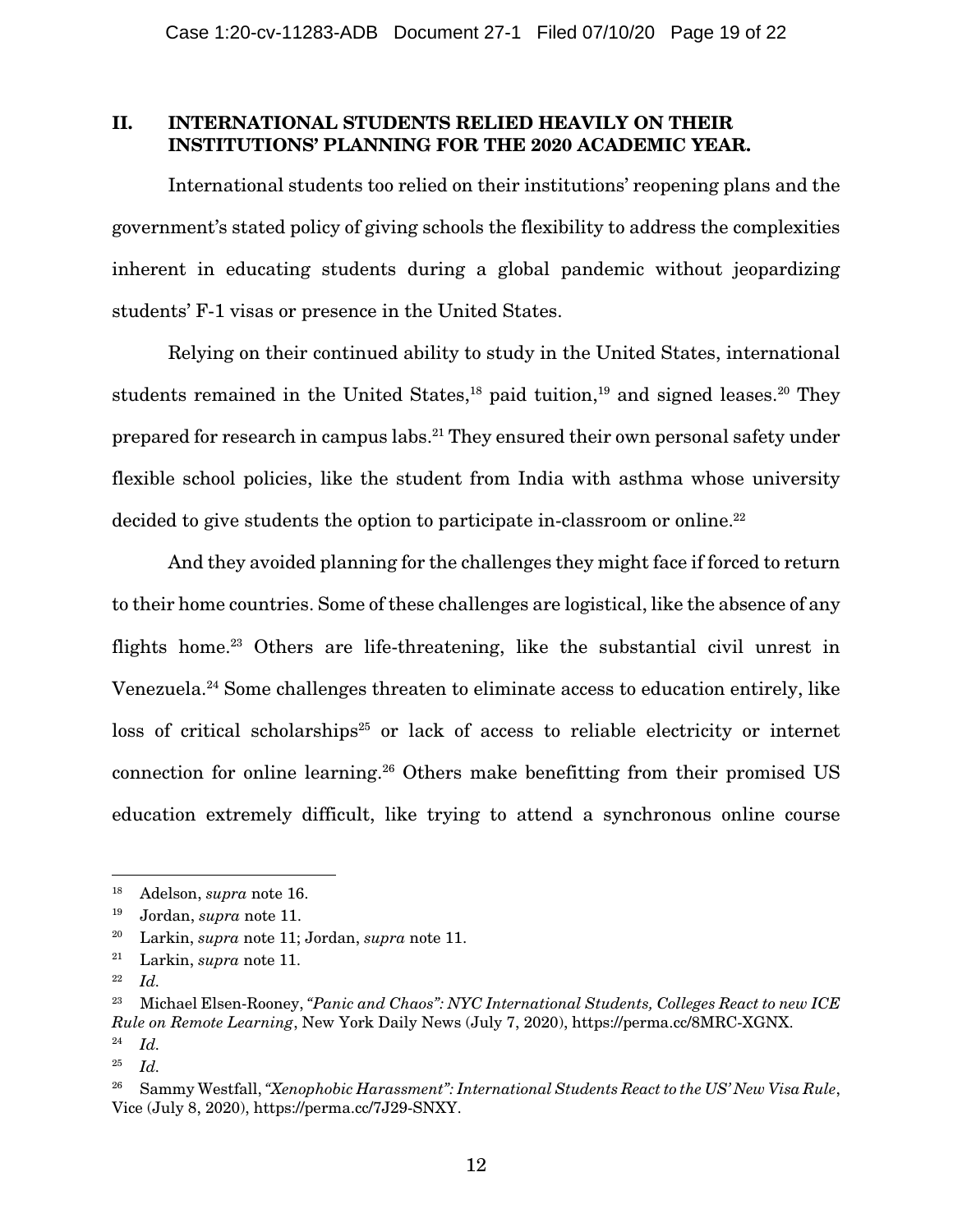occurring in Boston at  $4$  p.m. at  $3$  a.m. in Vietnam,<sup>27</sup> or missing out on campus research opportunities, extracurricular activities, or socially distanced social activities. Some are patently absurd, like forcing a student who has lived most of her life in the US with her family to return to a country she left as a child.<sup>28</sup>

## III. ICE'S GUIDANCE IGNORES THE SUBSTANTIAL RELIANCE INTERESTS OF HIGHER EDUCATION INSTITUTIONS AND THEIR INTERNATIONAL STUDENTS.

As explained above, higher education institutions and their international students relied considerably on the government's grant of flexibility to schools to strike the optimal balance between satisfying educational objectives while protecting the health of students, faculty, and staff and complying with state and local laws. But ICE's Guidance on its face appears to ignore school and student reliance on the flexibility that ICE professed in March 2020 would last "for the duration of the [COVID-19] emergency." March 13 Guidance.

The July 6 directive on its face violates the APA, as Plaintiffs have explained (Compl., Dkt. 1; Mem. ISO Mot. for TRO, Dkt. 5 at 9–15). Its text and timing confirm that the government "entirely fail[ed] to consider … important aspect[s] of the problem" (*Motor Vehicle Mfrs. Ass'n of U.S., Inc. v. State Farm Mut. Auto. Ins. Co.*, 463 U.S. 29, 43 (1983)) and failed to provide a reasoned explanation for its decision (*Dep't of Commerce v. New York*, 139 S. Ct. 2551, 2569 (2019)).

Indeed, these APA mandates apply with additional force where, as here, an agency changes course. *See FCC v. Fox Television Stations*, 556 U.S. 502, 514–16 (2009). An agency must offer an even "more detailed justification" when "[1] its new

<sup>27</sup> Larkin, *supra* note 11.

<sup>28</sup> Jordan, *supra* note 11.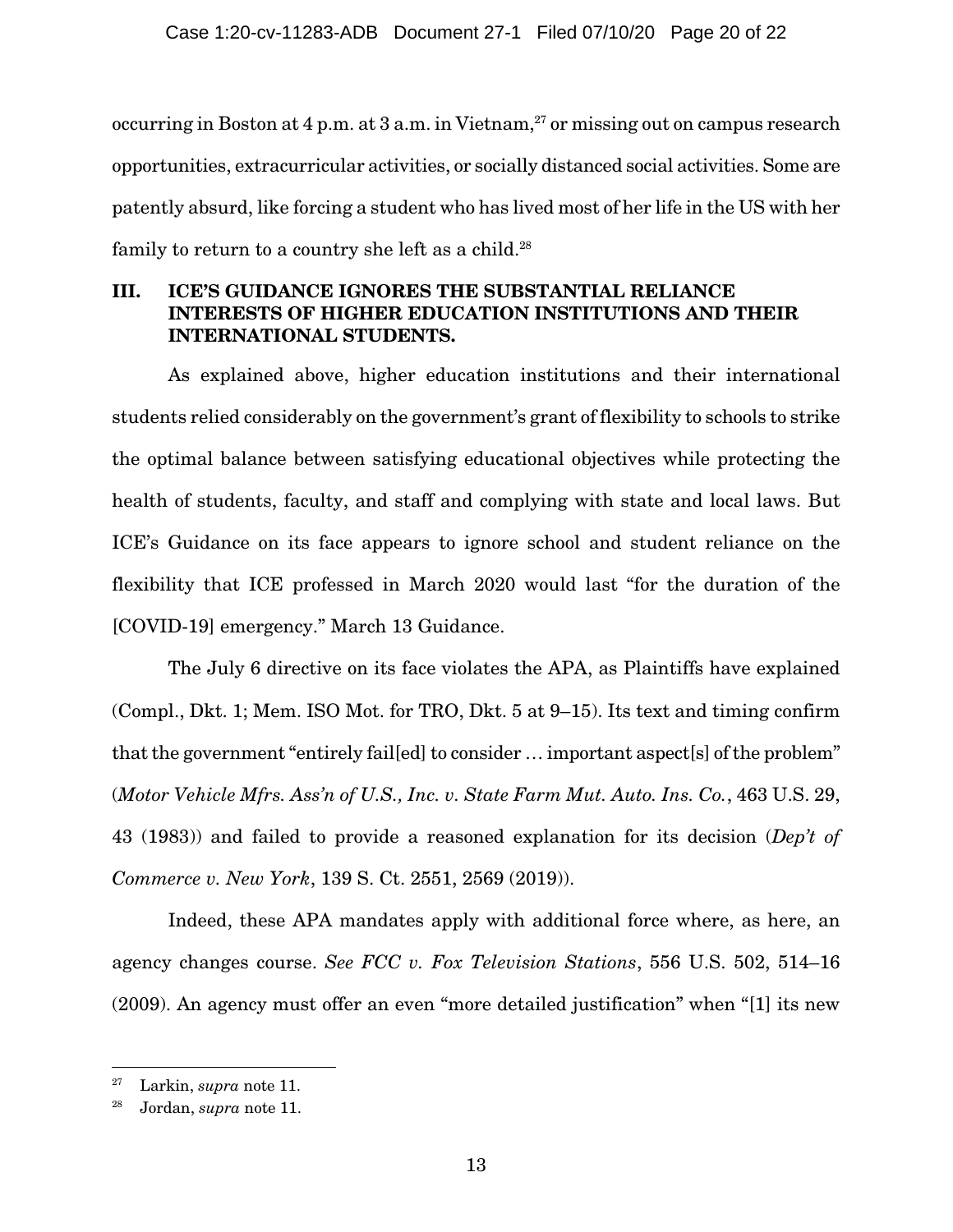#### Case 1:20-cv-11283-ADB Document 27-1 Filed 07/10/20 Page 21 of 22

policy rests upon factual findings that contradict those which underlay its prior policy; or [2] when its policy has engendered serious reliance interests that must be taken into account." *Id.* at 515. In such circumstances, the Supreme Court holds, it is arbitrary and capricious to "ignore" or "disregard" such matters. *Id.*; *see also Dep't of Homeland Sec. v. Regents of the Univ. of California*, 140 S. Ct. 1891, 1913 (2020) ("When an agency changes course, as DHS did here, it must 'be cognizant that longstanding policies may have engendered serious reliance interests that must be taken into account.'" (quoting *Encino Motorcars, LLC v. Navarro*, 136 S. Ct. 2117, 2126 (2016))).

Both circumstances apply here, and both were ignored or disregarded.

First, the March 13 Guidance professed that its policy was "for the duration of the emergency." All seem to agree the emergency remains ongoing,<sup>29</sup> but ICE's policy has inexplicably changed.

Second, for the reasons the institutions have outlined at length above, ICE's March 13 policy engendered serious reliance interests that must be taken into account. Nothing in the July 6 directive evidences any consideration for the complex, comprehensive, and expensive processes institutions employed to reach decisions on how to proceed with the 2020 academic year. And nothing in the July 6 directive evidences any consideration for international students' reliance on the March 13 guidance and their schools' judgment. Rote disregard for institutions' and international students' reliance interests is by definition arbitrary and capricious. *FCC*, 556 U.S. at 515; *Dep't of Homeland Sec.*, 140 S. Ct. at 1913.

<sup>29</sup> *See Declaring a National Emergency Concerning the Novel Coronavirus Disease (COVID-19) Outbreak*, Proclamation 9994, 85 Fed. Reg. 15337 (Mar. 13, 2020); General Order 20-2, *In re: Coronavirus Public Emergency* (D. Mass. Mar. 12, 2020).